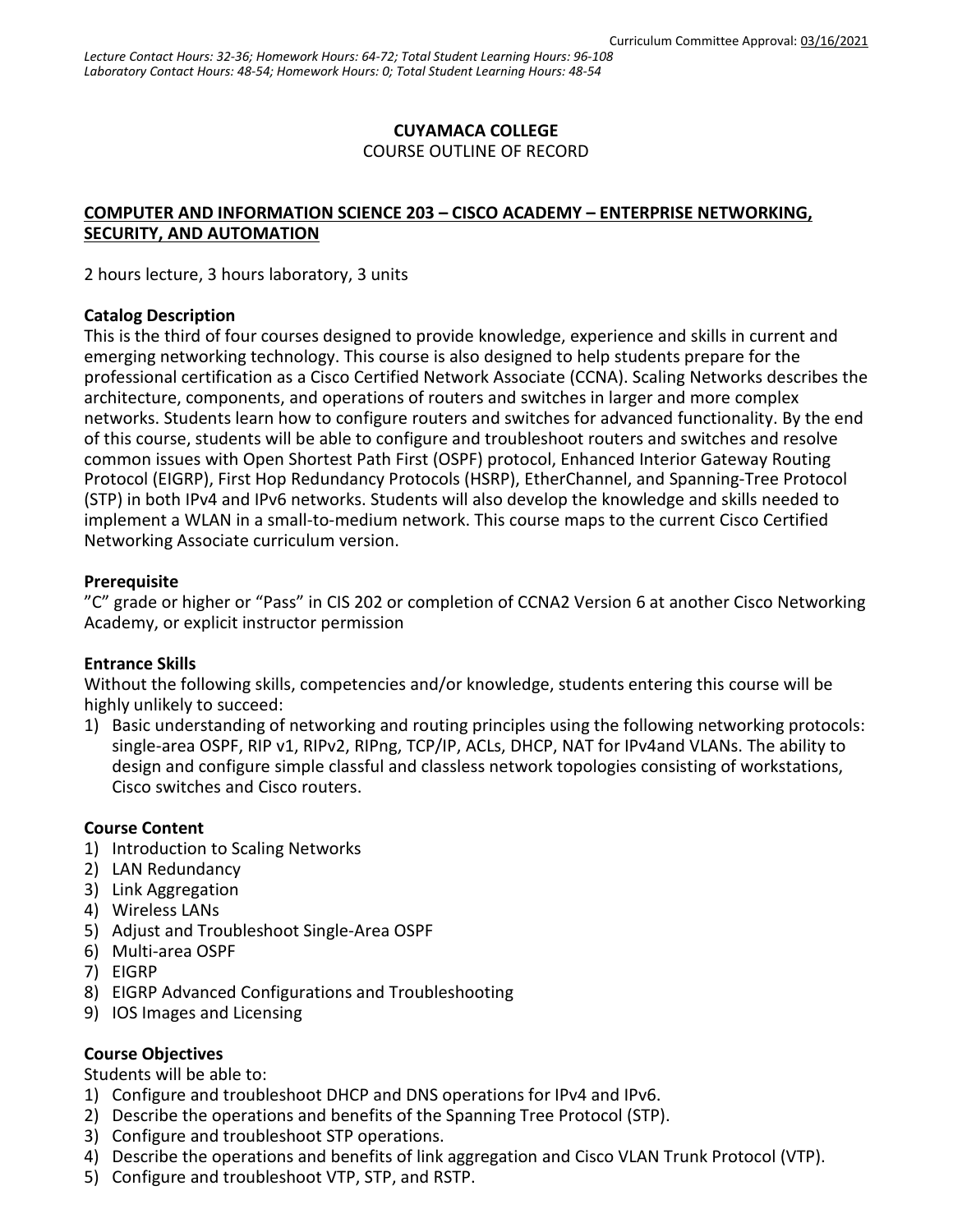- 6) Configure and troubleshoot basic operations of routers in a complex routed network for IPv4 and IPv6.
- 7) Configure and troubleshoot advanced operations of routers and implement RIP, OSPF, and EIGRP routing protocols for IPv4 and IPv6.
- 8) Manage Cisco IOS Software licensing and configuration files.

# **Method of Evaluation**

A grading system will be established by the instructor and implemented uniformly. Grades will be based on demonstrated proficiency in the subject matter determined by multiple measurements for evaluation, one of which must be essay exams, skills demonstration or, where appropriate, the symbol system.

- 1) Chapter exams that measure students' ability to define and appropriately use networking technology concepts and terminology to describe networking processes, protocols, functions and features.
- 2) Comprehensive final exam that measures students' ability to synthesize and apply course concepts to a variety of networking scenarios.
- 3) Comprehensive skills exam that measures students' ability to practically apply network, design, configuration and hardware connectivity techniques to LAN environments.
- 4) Lab exercises that require students to apply course concepts and skills in order to implement LAN solutions, compute IPv4 network addressing to network problems defined by the instructor, and connect and configure LAN devices.

# **Special Materials Required of Students**

USB flash drive

# **Minimum Instructional Facilities**

Smart computer lab with whiteboards, Internet browser, Internet connectivity, software, printer; network connection not connected to school academic resources; 19" equipment racks populated with cross-connect patch panels, power surge protectors, access servers, VM servers; Cisco Access routers and switches; interconnecting CAT 5E and serial cabling; lab desks with computers not connected to the school academic network resources; computer server; storage cabinets

# **Method of Instruction**

- 1) Online computer-based reading assignments
- 2) Instructor and Individual student mentoring
- 3) Practical application assignments
- 4) Topic-focused mini-lectures for small groups of students

# **Out-of-Class Assignments**

- 1) Read online curriculum and assignment instructions
- 2) Complete Packet Tracer assignments and online quizzes
- 3) Review online resources, including reference materials and videos

# **Texts and References**

- 1) Required (representative example): Text is provided online at *www.netacad.com*
- 2) Supplemental (optional reference texts): CCNA 200-301 [Official Cert Guide Library](https://www.ciscopress.com/store/ccna-200-301-official-cert-guide-library-9781587147142) Wendell Odom ISBN 9781587147142, 2020

# **Exit Skills**

Students having successfully completed this course exit with the following skills competencies and/or knowledge:

1) Ability to define, configure and troubleshoot enhanced switching technologies such as VLANs, Rapid Spanning Tree Protocol (RSTP), Per VLAN Spanning Tree Plus Protocol (PVST+), and EtherChannel.